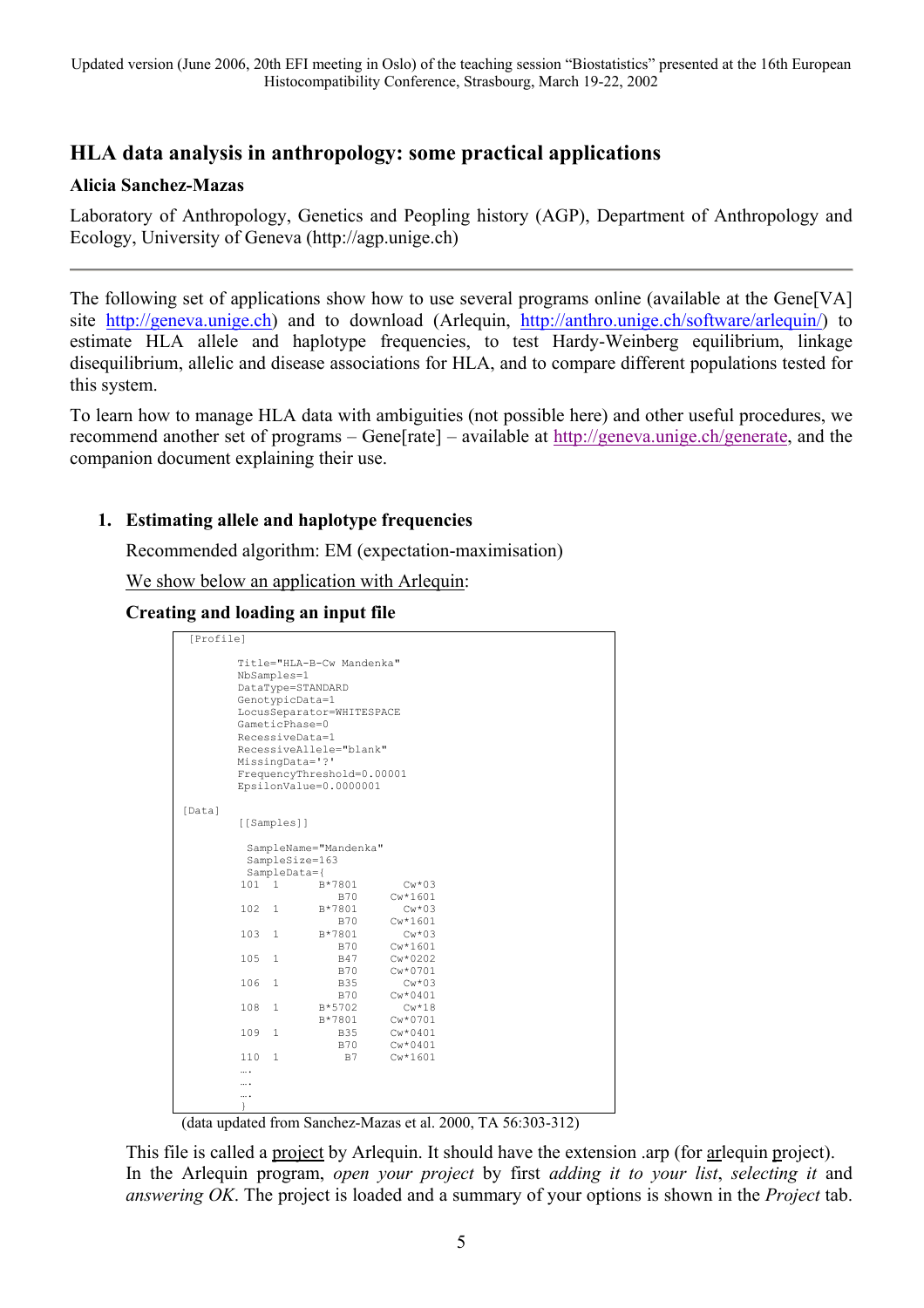A new directory is automatically created with the same name as your file, where Arlequin will store the results. In case of any problem (for example, an invalid keyword in your input file), a file Arlequin log explaining you the error is generated in the new directory.

# **Choosing calculation settings**

- Open the *Diversity indices* directory in the tree structure, and select *Haplotype frequencies*. Click *maximum likelihood frequencies* and the option(s) you want (haplotype level, all pairs of loci and/or locus by locus) for estimating frequencies.
- *Bootstrap initial values* (e.g. 10) and *number of replicates* (set 1000 as a minimum) serve to compute the standard deviations of gene frequencies.
- **Click** *recessive data* (otherwise the calculation will ignore the presence of a blank allele despite your declaration of recessive data in the [PROFILE] section of your input file).
- For information about the other parameters, see Arlequin user's guide.

| Arlequin Ver. 2.000 [Ex_Mand_HLA_B_Cw.arp]                                                                                                                                                                              | $\vert x \vert$ |
|-------------------------------------------------------------------------------------------------------------------------------------------------------------------------------------------------------------------------|-----------------|
| File<br>Help                                                                                                                                                                                                            |                 |
| Run<br>$\sum$ Stop<br>lø.<br>$\bullet$ Close<br>Refresh<br>Reload                                                                                                                                                       |                 |
| Calculation Settings   Configuration  <br>Project                                                                                                                                                                       |                 |
| Info:<br>Calculation settings<br>Compute the haplotypic<br>General settings<br>$\overline{+}$<br>frequencies using the EM<br><b>E</b> + Diversity indices<br>algorithm.<br>Molecular diversity<br>Mismatch distribution |                 |
| + Haplotype frequencies<br>Settings:<br>Linkage diseguilibrium<br>$\overline{+}$<br>Load<br>Reset<br>Save<br>Neutrality tests<br>$\mathbf{F}$<br>Genetic structure<br>⊞<br>動き<br>₫₹<br>Montal toot                      |                 |
| $\triangledown$ Maximum likelihood frequencies                                                                                                                                                                          |                 |
| $\overline{\mathbf{v}}$ Haplotype level<br>Pair of loci<br>$\triangledown$ Locus by locus                                                                                                                               |                 |
| 50<br>Number of starting values (EM):                                                                                                                                                                                   |                 |
| 10<br>Initial conditions for bootstrap:                                                                                                                                                                                 |                 |
| 5000<br>Maximum number of iterations:                                                                                                                                                                                   |                 |
| 1000<br>Number of bootstrap replicates:                                                                                                                                                                                 |                 |
| $\nabla$ Recessive data<br>Compact haplotypes                                                                                                                                                                           |                 |
|                                                                                                                                                                                                                         |                 |

# **Running the program**

• Once your parameters are chosen, click the *Run* button.

**Results file** (html format, loaded with your usual browser):

| 7777777777777777777777777777<br>RUN NUMBER 1 (06/02/02 at 23:29:42)                       |                       |                                    |  |  |  |  |
|-------------------------------------------------------------------------------------------|-----------------------|------------------------------------|--|--|--|--|
| Project information:                                                                      |                       |                                    |  |  |  |  |
| NbSamples<br>DataType<br>GenotypicData = $1$<br>$GameticPhase = 0$<br>$RecessiveData = 1$ | $= 1$<br>$=$ STANDARD |                                    |  |  |  |  |
| ----------------------<br>Settings used for Calculations<br>=========================     |                       |                                    |  |  |  |  |
| General settings:                                                                         |                       |                                    |  |  |  |  |
| Deletion Weight<br>Transition Weight Weight<br>Tranversion Weight Weight<br>Epsilon Value |                       | $=$ 1<br>$=$ 1<br>$=$<br>$= 1e-07$ |  |  |  |  |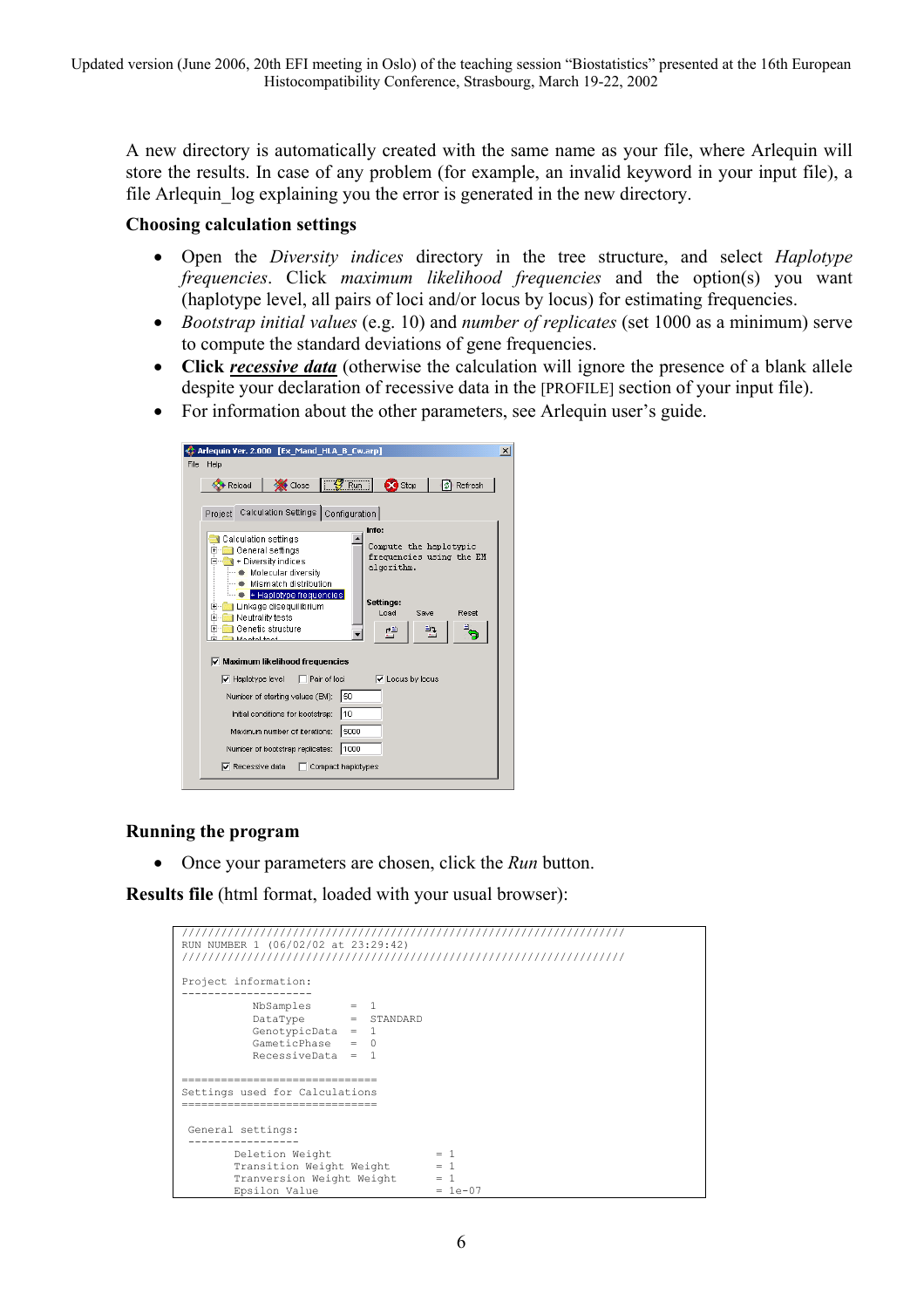```
Significant digits for output
           Use original haplotype definition 
           Alllowed level of missing data = 0.05 
  Active Tasks: 
 ------------- 
      Haplotypic Frequency estimation: 
 -------------------------------- 
           Make estimations at the: 
              Haplotypic level 
          Locus level<br>Initial Conditions
 Initial Conditions = 50 
 Maximum No. Of Iterations = 5000 
 Bootstrap Replicates = 1000 
           Initial Conditions for Bootstrap = 10 
           Recessive Data 
           Do not Compact Haplotypes 
                                                         ============================================================================== 
== ANALYSES AT THE INTRA-POPULATION LEVEL 
============================================================================== 
=============================================================================== 
== Sample :<br>------------------------
=============================================================================== 
===================================== 
== Haplotype frequencies estimation : (Mandenka) 
===================================== 
Reference: Dempster, A., N. Laird and D. Rubin, 1977.
               Excoffier, L. and M. Slatkin. 1995.
 Lange, K., 1997.
 Weir, B. S., 1996.
No. of gene copies in sample : 326 
No. of random initial conditions for EM : 50 
No. of different maximum likelihoods found : 4 
Epsilon value for stopping iterations for stopping iterations : 1.000000e-07<br>Epsilon value for stopping iterations : 1.000000e-07
Logarithm of the sample maximum-likelihood : -1011.76
No. of bootstraps for generating s.d.'s : 1000
------------------------------------------ 
Maximum-likelihood haplotype frequencies : 
------------------------------------------ 
Total number of possible haplotypes : 192<br>Minimum frequency to reach for output : 1.00e-05
Total number of possible hapiotypes :<br>Minimum frequency to reach for output :
% Haplotype Freq. s.d.<br>1 UNKNOWN 0.003067 0.002937 B*4101 Cw*17<br>2 UNKNOWN 0.003067 0.003071 B*5001 Cw*0602<br>4 UNKNOWN 0.024540 0.008569 B*5601 Cw*0102
     ... 
   \frac{1}{51}.
 51 UNKNOWN 0.055215 0.012580 B8 Cw*03 
 52 UNKNOWN 0.003933 0.003803 blank Cw*0202 
 53 UNKNOWN 0.004718 0.004787 blank Cw*1601 
Sum of all 192 haplotype frequencies : 1.000000 
Sum of 53 listed frequencies : 0.999997 
  ************************************************************* 
Allele frequencies : 
(1000 bootstrap replicates) 
Allele frequencies for the locus 1 
No. of gene copies in sample : 326
No. of random initial conditions for EM : 50
No. of bootstrap replicates : 1000 
No. of different maximum likelihoods found : 8 
Epsilon value for stopping iterations : 1.00000e-07
Logarithm of the sample maximum-likelihood : -842.238 
    ------------------------------------------ 
Maximum-likelihood haplotype frequencies : 
------------------------------------------ 
Total number of possible haplotypes : 27 
Minimum frequency to reach for output : 1.00e-05
```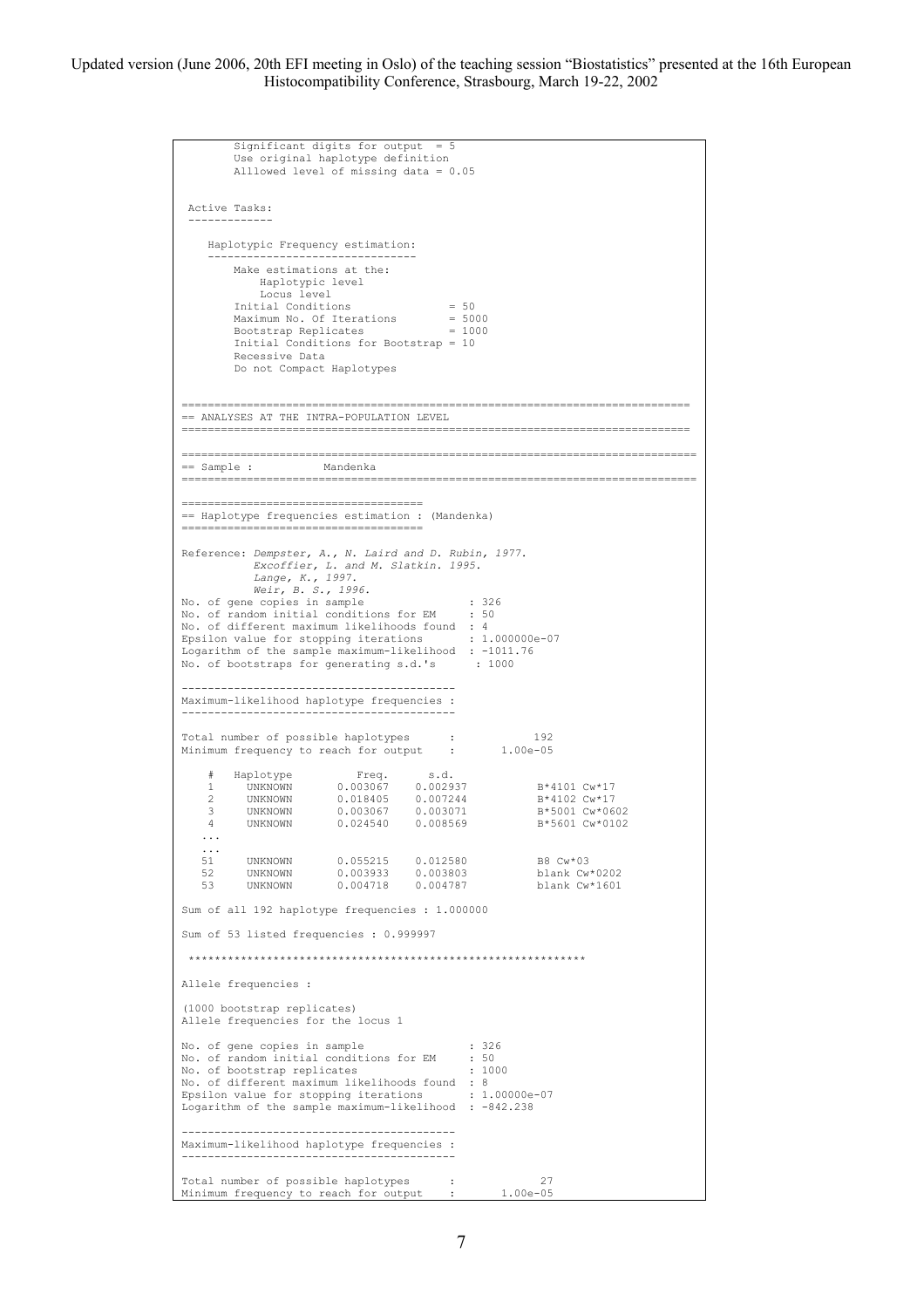> # Haplotype Freq. s.d. 1 UNKNOWN 0.003067 0.003181 B\*4101 2 UNKNOWN 0.018405 0.007297 B\*4102 3 UNKNOWN 0.003067 0.002958 B\*5001 4 UNKNOWN 0.027607 0.009007 B\*5601 ...  $\frac{1}{24}$  24 UNKNOWN 0.064417 0.013922 B7 25 UNKNOWN 0.128834 0.018576 B70 26 UNKNOWN 0.061350 0.013317 B8 Sum of all 27 haplotype frequencies : 1.000000 Sum of 26 listed frequencies : 1.000000 Allele frequencies for the locus 2 No. of gene copies in sample : 326<br>No. of random initial conditions for EM : 50 No. of random initial conditions for EM : 50<br>No. of bootstrap replicates : 1000 No. of bootstrap replicates No. of different maximum likelihoods found : 4<br>Epsilon value for stopping iterations : 1.00000e-07 Epsilon value for stopping iterations Logarithm of the sample maximum-likelihood : -673.263 ------------------------------------------ Maximum-likelihood haplotype frequencies : ------------------------------------------ Total number of possible haplotypes : 17<br>Minimum frequency to reach for output : 1.00e-05  $Minimum frequency to reach for output :$  # Haplotype Freq. s.d. 1 UNKNOWN 0.028436 0.008832 Cw\*0102 2 UNKNOWN 0.068764 0.013631 Cw\*0202 3 UNKNOWN 0.155452 0.018724 Cw\*03 4 UNKNOWN 0.196915 0.020674 Cw\*0401 ... ... 15 UNKNOWN 0.049080 0.011319 Cw\*17 16 UNKNOWN 0.025300 0.008836 Cw\*18 17 UNKNOWN 0.038399 0.015427 blank Sum of all 17 haplotype frequencies : 1.000000 Sum of 17 listed frequencies : 1.000000 //////////////////////////////////////////////////////////////////// END OF RUN NUMBER 1 (06/02/02 at 23:32:44)) Total computing time for this run : 0h 3m 1s 691 ms ////////////////////////////////////////////////////////////////////

Ignore the term *UNKNOWN* given with the list of alleles or haplotypes (haplotypes are defined in other applications).

### **2. Testing Hardy-Weinberg equilibrium**

a) Recommended algorithm: goodness-of-fit ( $\chi^2$  or likelihood-ratio G test)

We show below an application with HWHLA (at [http://geneva.unige.ch/hla\\_data\\_analysis/](http://geneva.unige.ch/tools/))

**Warning**: using Arlequin's exact test is **forbidden** in the presence of a blank allele.

#### **Input files:**

• Observed phenotypic distribution

Note that a phenotype [A1] should be written A1,A1 as if it was a genotype, even though a blank allele is taken into account.

 $\frac{1}{2} \frac{dqb1*0601, dqb1*0301}{drb1*0301, dqb1*0302}$ 2 dqb1\*0301,dqb1\*0302<br>3 dqb1\*0501,dqb1\*0301 3 dqb1\*0501,dqb1\*0301<br>4 dqb1\*0603,dqb1\*0301  $\frac{4}{5}$  dqb1\*0603, dqb1\*0301 5 …  $\frac{6}{6}$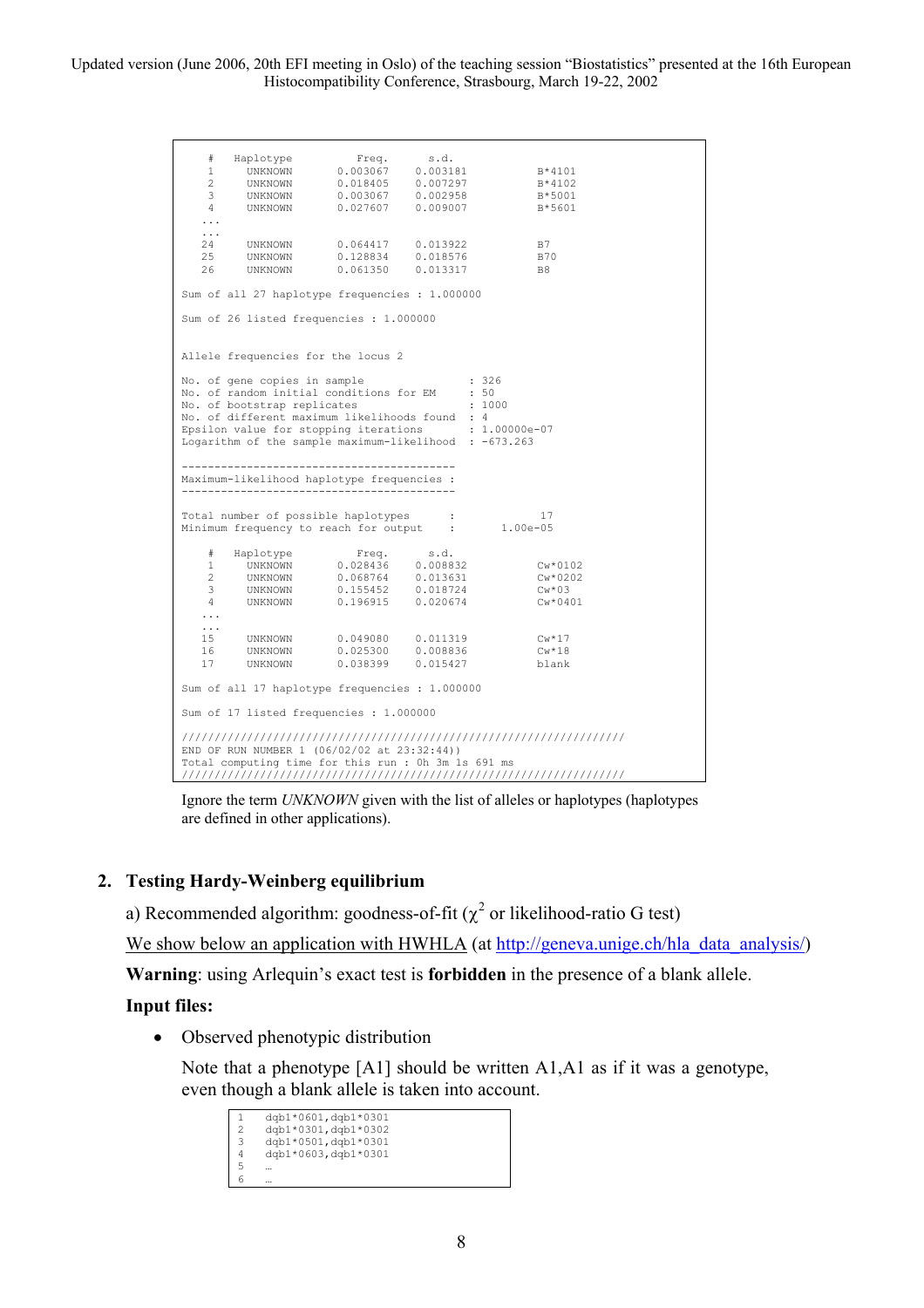> • Estimated allelic frequencies (e.g. Arlequin result) **Warning**: the blank allele must be written in the first line, even if its frequency is zero

| blank     | 0.000000 |
|-----------|----------|
| $dqb1*02$ | 0.182292 |
| dgb1*0301 | 0.526041 |
| dgb1*0302 | 0.041667 |
| dgb1*0401 | 0.007812 |
|           |          |
|           |          |

# **Results file:**

| Genotype            | #Obs      | Exp     | Qui2cont |  |
|---------------------|-----------|---------|----------|--|
| $dqb1*02-dqb1*02$   | #6        | 6.3802  | 0.022660 |  |
| dqb1*02-dqb1*0301   | #42       | 36.8229 | 0.727861 |  |
| $dqb1*02-dqb1*0302$ | #1        | 2.9167  | 1.259549 |  |
| dgb1*02-dgb1*0401   | #0        | 0.5468  | 0.546841 |  |
|                     |           |         |          |  |
|                     |           |         |          |  |
| dgb1*0603-dgb1*0604 | #0        | 0.0938  | 0.093755 |  |
| dgb1*0604-dgb1*0604 | #0        | 0.1055  | 0.105473 |  |
|                     |           |         |          |  |
| Total 02            | 74.85241  |         |          |  |
| DF(collapsed)       | 65        |         |          |  |
| Pvalue              | 0.1889536 |         |          |  |

The result is not significant here ( $P > 0.05$ ), meaning that the null hypothesis of Hardy-Weinberg equilibrium is not rejected.

### **Second example of results file:**

| Genotype              | #Obs        | Exp    | Qui2cont  |  |
|-----------------------|-------------|--------|-----------|--|
|                       |             |        |           |  |
|                       |             |        |           |  |
| $drb1*07-drb1*1302$   | #0          | 1.2864 | 1.286448  |  |
| $drb1*07-drb1*1303$   | #2          | 0.8125 | 1.735597  |  |
| $drb1*07-drb1*1304$   | #10         | 6.4841 | 1.90643   |  |
| $drb1*07-drb1*1312$   | #0          | 0.0677 | 0.067704  |  |
| $drb1*07-drb1*1401$   | #2          | 0.2031 | 15.896776 |  |
| $drb1*07-drb1*1601$   | #0          | 0.8125 | 0.812496  |  |
| $drb1*0801-drb1*0801$ | #1          | 0.3639 | 1.111706  |  |
| $drb1*0801-drb1*0802$ | #0          | 0.3729 | 0.372876  |  |
| $drb1*0801-drb1*0803$ | #0          | 0.0374 | 0.037418  |  |
| drb1*0801-drb1*0804   | #0          | 0.131  | 0.130969  |  |
|                       |             |        |           |  |
|                       |             |        |           |  |
| Total 02              | 370.0592    |        |           |  |
| DF(collapsed)         | 300         |        |           |  |
| Pvalue                | 0.003568546 |        |           |  |

In this case, the result is significant ( $P < 0.01$ ), but this is only due to phenotypes with expected values lower than 5 individuals (like the phenotype in bold). No decision can then be taken about Hardy-Weinberg equilibrium.

b) Possible algorithm in the **strict absence** of a blank allele: exact test

We show below an application with Arlequin:

Input file as before (see section 1.) but set RecessiveData to zero in the [PROFILE] section. In *Calculation settings*, open *Linkage disequilibrium* directory, and then set *Hardy-Weinberg* options.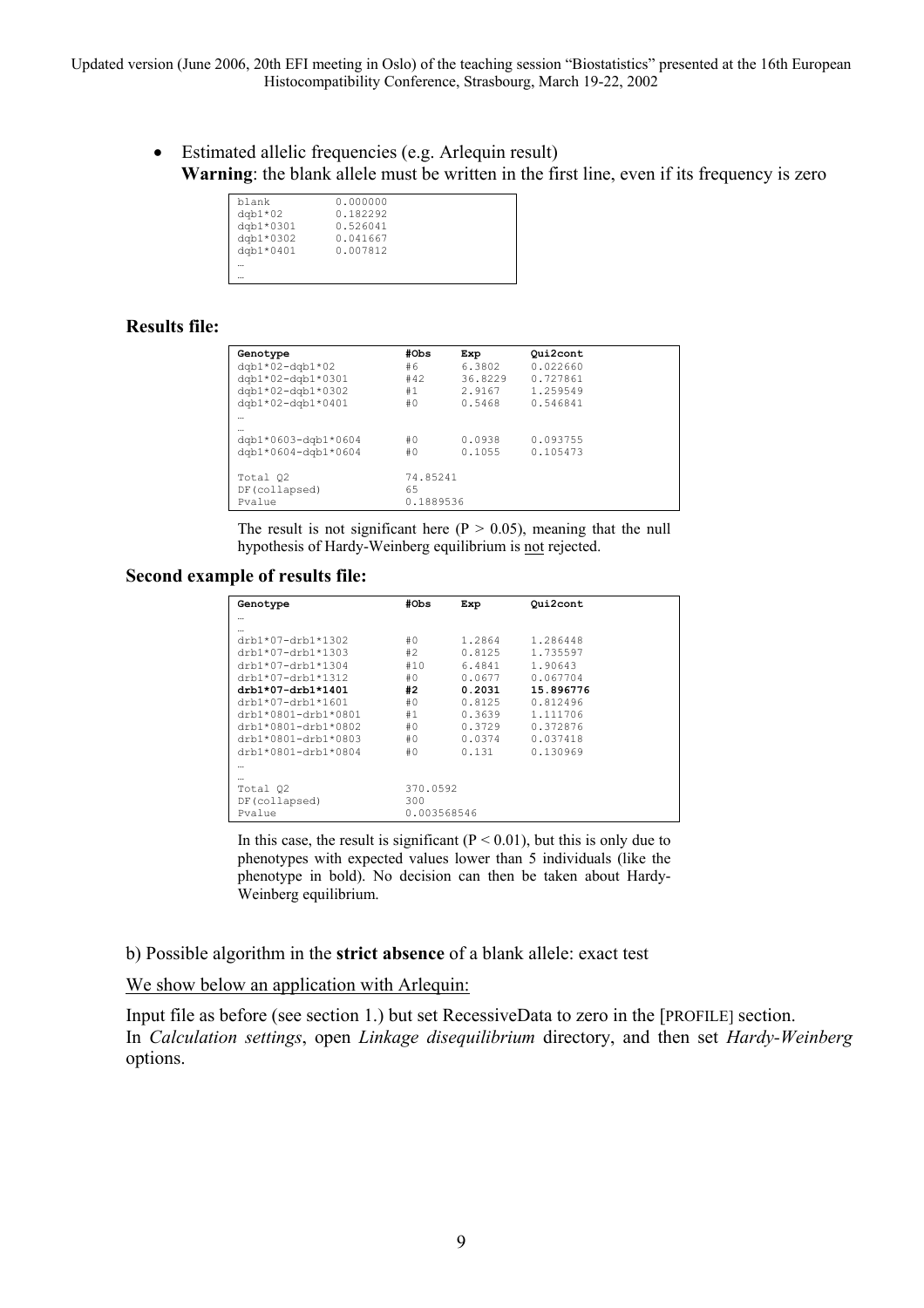|      | $\vert x \vert$<br>Arlequin Ver. 2.000 [Ex_Mand_HLA_B_Cw.arp]           |
|------|-------------------------------------------------------------------------|
| File | Help                                                                    |
|      | $\frac{1}{2}$ Run<br><b>De</b> Stop<br>Close<br>Ø.<br>Refresh<br>Reload |
|      |                                                                         |
|      | Project Calculation Settings Configuration                              |
|      | Info:<br>Calculation settings                                           |
|      | Exact test of Hardy<br>General settings<br>田…<br>Weinberg equilibrium.  |
|      | Diversity indices<br>Ŧ<br>+ Linkage disequilibrium                      |
|      | Pairwise linkage                                                        |
|      | + Hardy-Weinberg<br>Settings:<br>Neutrality tests<br>$\mathbf{H}$       |
|      | Load<br>Reset<br>Save<br>Genetic structure<br>$\overline{+}$            |
|      | Mantel test<br>F-<br>ᅾ<br>련                                             |
|      |                                                                         |
|      | $\triangledown$ Hardy-Weinberg equilibrium                              |
|      | 100000<br>Number of steps in Markov chain:                              |
|      | 1000<br>Number of dememorisation steps:                                 |
|      |                                                                         |
|      |                                                                         |
|      |                                                                         |
|      |                                                                         |
|      |                                                                         |

• Results file (html format) is loaded with your usual browser:

```
////////////////////////////////////////////////////////////// 
RUN NUMBER 1 (07/02/02 at 15:04:48) 
////////////////////////////////////////////////////////////// 
    Project information: 
-------------------- 
         NbSamples = 1<br>DataType = S
                           = STANDARD
          GenotypicData = 1GameticPhase = 0 
         RecessiveData = 0 
=====================================
Settings used for Calculations 
============================== 
  General settings: 
  ----------------- 
         Deletion Weight = 1<br>Transition Weight Weight = 1 Transition Weight Weight = 1 
 Tranversion Weight Weight = 1 
 Epsilon Value = 1e-07 
 Significant digits for output = 5 
 Use original haplotype definition 
          Alllowed level of missing data = 0.05 
 Active Tasks: 
  ------------- 
     Hardy-Weinberg equilibrium test: 
 -------------------------------- 
 No. of steps in Markov chain = 100000 
 No. of Dememorisation Steps = 1000 
         Required precision on Probability = 0<br>Significance level = 2
         Significance level
          Test association at the Locus level 
============================================================== 
== ANALYSES AT THE INTRA-POPULATION LEVEL 
============================================================== 
    ============================================================== 
== Sample : Suisses 
                            ============================================================== 
=============================== 
== Hardy-Weinberg equilibrium : ( Suisses) 
==============================
Reference: Guo, S. and Thompson, E. 1992. Levene H. (1949). Exact test using a 
Markov chain (for all Loci): 
Forecasted chain length :100000
```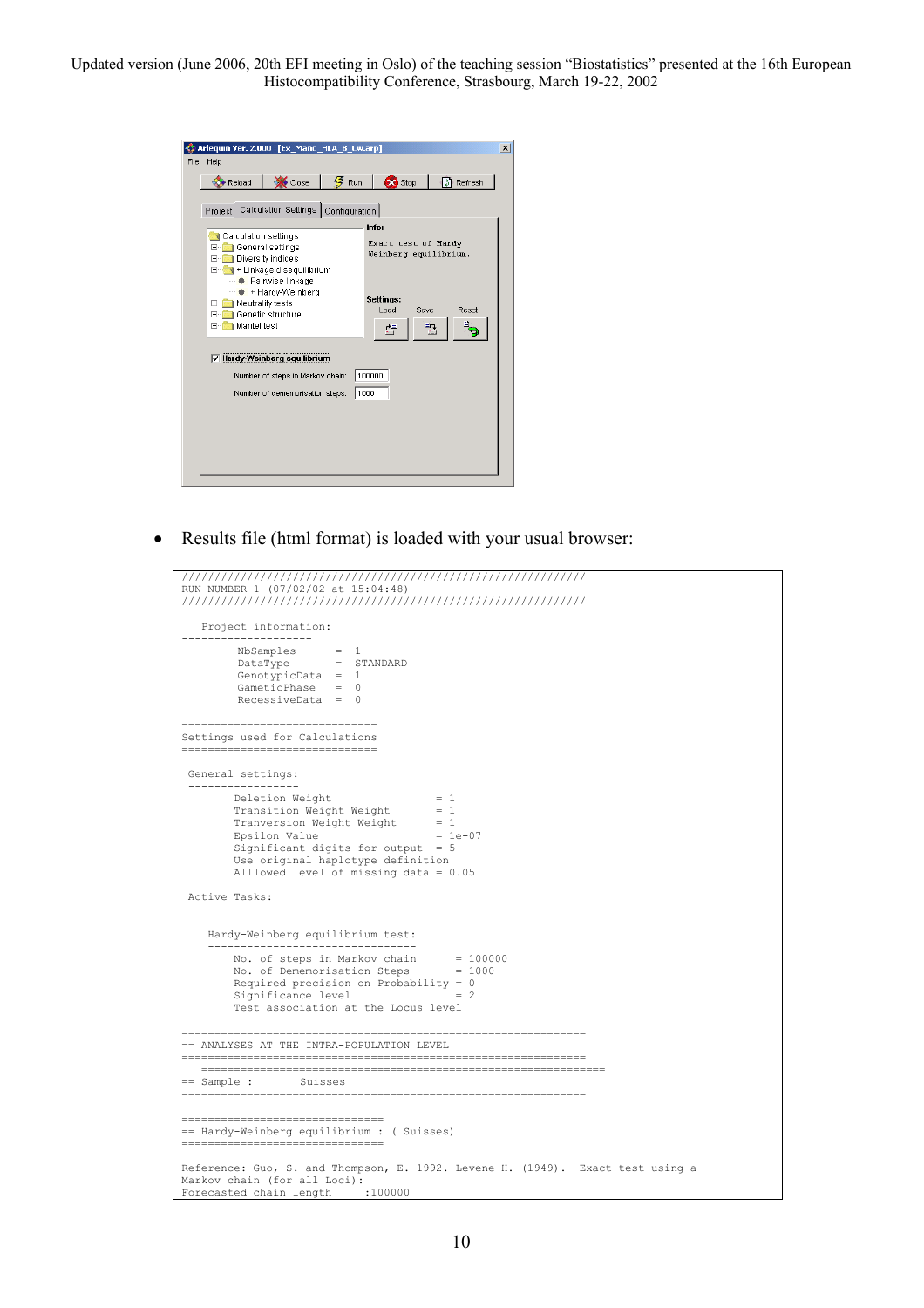Dememorization steps :1000 Locus #Genot Obs.Heter. Exp.Heter. P. value s.d. Steps done 1 80 0.83750 0.91006 0.03869 0.00037 100172 ////////////////////////////////////////////////////////////// END OF RUN NUMBER 1 (07/02/02 at 15:04:49)) Total computing time for this run : 0h 0m 1s 222 ms //////////////////////////////////////////////////////////////

The result is here significant at the 5% level (P value  $\leq 0.05$ ).

If your data include a recessive allele (blank), Arlequin will not perform the exact test. You may ignore the presence of a blank, but the result may be erroneous.

**To avoid errors with Arlequin, do not forget to** *reset* **all** *calculation settings* **between different applications** (for example if you change the recessive data option and run the program again).

# **3. Testing linkage disequilibrium\***

\*In fact, what one tests is always the null hypothesis of linkage equilibrium. A significant result (e.g. P value < 0.01) means that equilibrium is rejected, and hence that haplotypes or loci are in linkage disequilibrium.

a) Individual level (linkage disequilibrium coefficients for haplotypes)

Recommended algorithm: goodness-of-fit ( $\chi^2$  or likelihood-ratio G test)

We show below an application with LDHLA (at [http://geneva.unige.ch/hla\\_data\\_analysis/](http://geneva.unige.ch/tools/))

### **Input files:**

• Estimated haplotype frequencies (e.g. Arlequin results):

| 372         |             |          |  |
|-------------|-------------|----------|--|
| $drb1*0102$ | $dqb1*0501$ | 0.005376 |  |
| drb1*0301   | $dqb1*02$   | 0.095227 |  |
| drb1*0301   | $dqb1*0402$ | 0.002688 |  |
| $drb1*0301$ | blank       | 0.006924 |  |
|             |             |          |  |
|             |             |          |  |
| drb1*1401   | $dqb1*0503$ | 0.008065 |  |
| $drb1*1601$ | $dqb1*0501$ | 0.002688 |  |
| $drb1*1601$ | $dqb1*0502$ | 0.02957  |  |
| blank       | $dqb1*0301$ | 0.013073 |  |
| blank       | $dqb1*0302$ | 0.006107 |  |
| blank       | $dqb1*0601$ | 0.005376 |  |

• Estimated allelic frequencies (e.g. Arlequin result), one file per locus:

| blank       | 0.034255 |
|-------------|----------|
| drb1*0102   | 0.005376 |
| drb1*0301   | 0.100479 |
| drb1*0302   | 0.024194 |
| drb1*0403   | 0.002688 |
| $drb1*0405$ | 0.008357 |
|             |          |
|             |          |
|             |          |

| blank     | 0.000000 |  |
|-----------|----------|--|
| $dqb1*02$ | 0.182292 |  |
| dqb1*0301 | 0.526041 |  |
| dqb1*0302 | 0.041667 |  |
| dgb1*0401 | 0.007812 |  |
| dgb1*0402 | 0.015625 |  |
|           |          |  |
|           |          |  |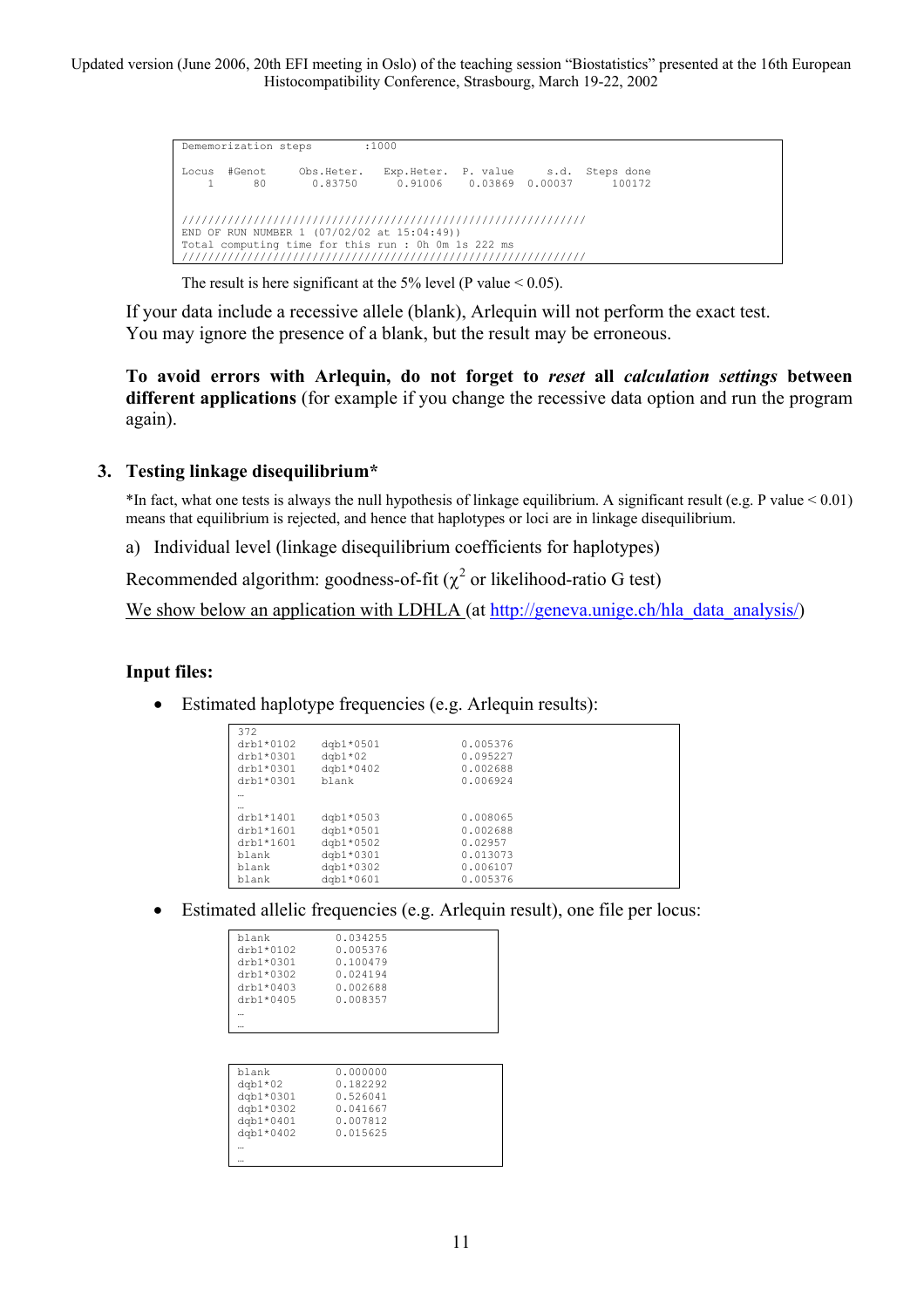# **Results file**

(here only  $\gamma$ 2 results are shown but the program also performs a likelihood-ratio G test):

| Nb Tests:                             | $k = 300$                    |                  |                                                       |                  |                  |                     |                  |                   |                  |
|---------------------------------------|------------------------------|------------------|-------------------------------------------------------|------------------|------------------|---------------------|------------------|-------------------|------------------|
| Sign.level $(\alpha)$<br>0.05<br>0.01 | $1.67E - 04$<br>$3.33E - 05$ |                  | Sign. Level $(\alpha')$ after Bonferroni's correction |                  |                  |                     |                  |                   |                  |
|                                       |                              | Allele Freqs.    |                                                       |                  | Haplotype freqs. |                     | Linkage dis.     | Significance      |                  |
| Locus 1                               | Locus <sub>2</sub>           | Ŧ.               |                                                       | Obs.             | Exp.             | D                   | D'               | X <sub>2</sub>    | P value          |
| $\cdots$<br>drb1*1301                 | $dqb1*0602$                  | 0.0430           | 0.0618                                                | 0.0027           | 0.0027           | 0.0000              | 0.0007           | 0.0001            | 0.9914           |
| drb1*1301<br>drb1*1301                | $dqb1*0603$<br>$dqb1*0604$   | 0.0430<br>0.0430 | 0.0108<br>0.0242                                      | 0.0108<br>0.0056 | 0.0005<br>0.0010 | 0.0103<br>0.0045    | 1,0000<br>0.1950 | 85,2000<br>7.3100 | 0.0000<br>0.0069 |
| drb1*1301<br>$drb1*1302$              | blank<br>$d$ gb $1*02$       | 0.0430<br>0.0484 | 0.0000<br>0.1880                                      | 0.0035<br>0.0000 | 0.0000<br>0.0091 | 0.0035<br>$-0.0091$ | nan<br>$-1.0000$ | nan<br>3.3900     | nan<br>0.0657    |
| $drb1*1302$                           | dgb1*0301                    | 0.0484           | 0.5190                                                | 0.0029           | 0.0251           | $-0.0222$           | $-0.8840$        | 7.3000            | 0.0069           |
| $\cdots$<br>$\cdots$                  |                              |                  |                                                       |                  |                  |                     |                  |                   |                  |
|                                       | Nb haplotypes Freq $>$ 3%    | 8                |                                                       |                  |                  |                     |                  |                   |                  |
|                                       | Nb haplotypes Natt $> 5$     | 17               |                                                       |                  |                  |                     |                  |                   |                  |

- b) Global level (linkage disequilibrium between loci pairs)
	- Use goodness-of-fit tests as before (e.g. program LDHLA), but correct the level of significance by Bonferroni's correction\*. If at least one result is found significant after Bonferroni's correction, the global test may be considered as significant.

**Warning**: do not reject the null hypothesis if the P value is significant due to genotypes exhibiting expected frequencies lower than 5.

\*Bonferroni's correction must be applied when many independent tests are performed simultaneously. The

new level of significance ( $\alpha$ ' instead of  $\alpha$ ) is given by  $\alpha' = 1 - (1 - \alpha)^k$  $\alpha' = 1 - (1 - \alpha)^k$  which is approximately similar to

1

*k*  $\alpha' = \frac{\alpha}{\alpha}$  for a total of k tests.

The global likelihood-ratio G test can also be performed with Arlequin

**Warning**: as using Arlequin's permutation procedure on the likelihood-ratio is **forbidden** in the presence of a blank allele, it is necessary to **set the number of permutations to 1.** 

|      | Arlequin Ver. 2.000 [Ex_Mand_HLA_B_Cw.arp]                                                                                                                                                                                                          |                               |                   |                |                                                |                                 | $\vert x \vert$ |
|------|-----------------------------------------------------------------------------------------------------------------------------------------------------------------------------------------------------------------------------------------------------|-------------------------------|-------------------|----------------|------------------------------------------------|---------------------------------|-----------------|
| File | Help                                                                                                                                                                                                                                                |                               |                   |                |                                                |                                 |                 |
|      | Reload                                                                                                                                                                                                                                              | Close                         | $\mathcal{F}$ Run | <b>De</b> Stop |                                                | ₿ Refresh                       |                 |
|      | Project Calculation Settings Configuration                                                                                                                                                                                                          |                               |                   | Info:          |                                                |                                 |                 |
|      | Calculation settings<br>General settings<br>$\overline{+}$<br>Diversity indices<br>ஈ<br>+ Linkage disequilibrium<br>+ Pairwise linkage<br>+ Hardy-Weinberg<br>Neutrality tests<br>Ŧ<br>Genetic structure<br>$\overline{+}$<br><b>E-</b> Mantel test |                               |                   |                | Test of gametic<br>pairs of loci.<br>Save<br>印 | disequilibrium for all<br>Reset |                 |
|      | $\triangledown$ Linkage disequilibrium                                                                                                                                                                                                              |                               |                   |                |                                                |                                 |                 |
|      |                                                                                                                                                                                                                                                     | Number of permutations:       | l1                |                |                                                |                                 |                 |
|      |                                                                                                                                                                                                                                                     | Number of initial conditions: | 110               |                |                                                |                                 |                 |
|      |                                                                                                                                                                                                                                                     | Generate histogram and table  |                   |                |                                                |                                 |                 |
|      |                                                                                                                                                                                                                                                     | in the file LK HIST.xl        |                   |                |                                                |                                 |                 |
|      |                                                                                                                                                                                                                                                     | Significance level: 0.05      |                   |                |                                                |                                 |                 |
|      |                                                                                                                                                                                                                                                     |                               |                   |                |                                                |                                 |                 |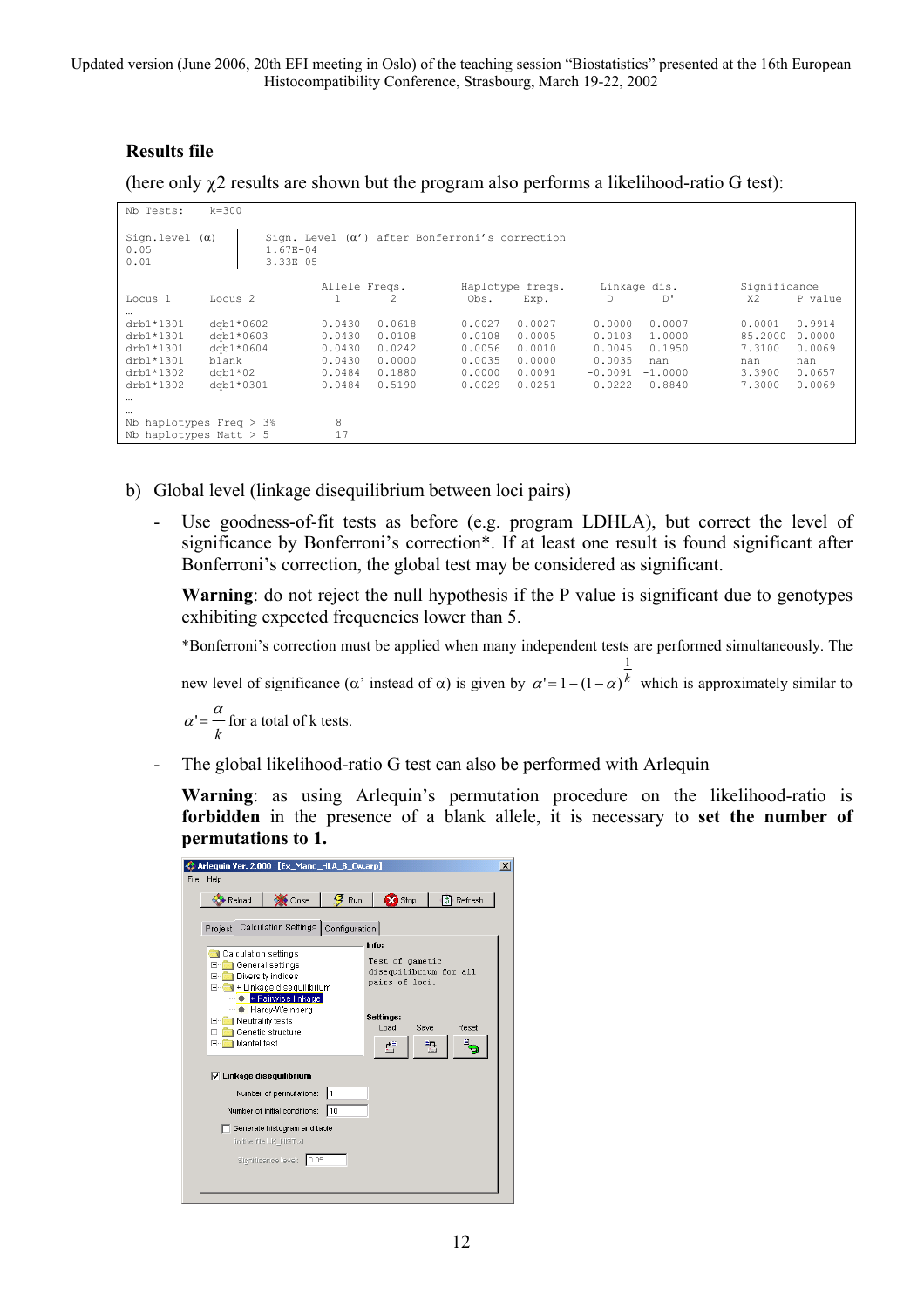### **4. Testing independence of allelic products (or antigens) of two different loci**

Typical *contingency (or 2x2) table*:

|            | $dqb1*0602$   | $dqb1*other$  |                |
|------------|---------------|---------------|----------------|
| drb1*1304  | 9             | 75            | $\Sigma = 84$  |
| drb1*other | 14            | 88            | $\Sigma = 102$ |
|            | $\Sigma = 23$ | $\Sigma$ =163 | $N=186$        |

Recommended algorithm: Fisher exact test

**Warning**: this test is not easily done manually.

We show below an application with FIHLA (at [http://geneva.unige.ch/hla\\_data\\_analysis/\)](http://geneva.unige.ch/tools/)

This programs tests all possible associations at two loci.

### **Input file:**

• Observed phenotypic distribution at two loci:

| drb1*1304, drb1*1304 | dqb1*0601,dqb1*0301     |
|----------------------|-------------------------|
| drb1*1304, drb1*1304 | dqb1*0301,dqb1*0302     |
| drb1*1301, drb1*1302 | dqb1*0501,dqb1*0301     |
| drb1*1102, drb1*1301 | dqb1*0603,dqb1*0301     |
| drb1*1102, drb1*1104 | dgb1*0602,dgb1*0301     |
| drb1*0804, drb1*0806 | dqb1*0602,dqb1*0301     |
| drb1*1302, drb1*1601 | dqb1*0501,dqb1*0502     |
| drb1*07, drb1*1303   | dgb1*02,dgb1*0301       |
| drb1*0301, drb1*1601 | $dqb1*0502$ , $dqb1*02$ |
| drb1*1301, drb1*1302 | dqb1*0501,dqb1*0301     |
| drb1*1101, drb1*1303 | dgb1*0602,dgb1*0301     |
|                      |                         |
|                      |                         |

### **Results file**

| Locus <sub>1</sub> | Locus <sub>2</sub> | YY             | YN             | ΝY             | <b>NN</b> | Pvalue |
|--------------------|--------------------|----------------|----------------|----------------|-----------|--------|
| drb1*1304          | dgb1*0601          | $\mathbf{1}$   | 83             | $\mathbf{1}$   | 101       | 1,0000 |
| drb1*1304          | dgb1*0301          | 81             | 3              | 70             | 32        | 0.0000 |
| drb1*1304          | dgb1*0302          | 9              | 75             | 5              | 97        | 0.1669 |
| drb1*1304          | dgb1*0501          | 12             | 72             | 20             | 82        | 0.4355 |
| drb1*1304          | dqb1*0603          | $\overline{c}$ | 82             | $\overline{2}$ | 100       | 1,0000 |
| drb1*1304          | dqb1*0602          | 9              | 75             | 14             | 88        | 0.6559 |
| drb1*1304          | dgb1*0502          | $\mathbf{1}$   | 83             | 10             | 92        | 0.0133 |
| drb1*1304          | $dqb1*02$          | 24             | 60             | 40             | 62        | 0.1628 |
| drb1*1304          | dgb1*0401          | 0              | 84             | 3              | 99        | 0.2530 |
| drb1*1304          | dgb1*0503          | 0              | 84             | 3              | 99        | 0.2530 |
| drb1*1304          | dqb1*0402          | 3              | 81             | 3              | 99        | 1.0000 |
| drb1*1304          | dqb1*0604          | $\mathbf 1$    | 83             | 8              | 94        | 0.0423 |
| drb1*1301          | dqb1*0601          | 0              | 16             | $\overline{c}$ | 168       | 1,0000 |
| drb1*1301          | dgb1*0301          | 14             | $\overline{2}$ | 137            | 33        | 0.7404 |
| drb1*1301          | dgb1*0302          | $1\,$          | 15             | 13             | 157       | 1.0000 |
| drb1*1301          | dgb1*0501          | $\overline{c}$ | 14             | 30             | 140       | 1,0000 |
| drb1*1301          | dgb1*0603          | $\overline{4}$ | 12             | 0              | 170       | 0.0000 |
| drb1*1301          | dqb1*0602          | $\mathbf 1$    | 15             | 22             | 148       | 0.6976 |
| drb1*1301          | dqb1*0502          | 0              | 16             | 11             | 159       | 0.6027 |
| drb1*1301          | $dqb1*02$          | 3              | 13             | 61             | 109       | 0.2701 |
| drb1*1301          | dgb1*0401          | 0              | 16             | 3              | 167       | 1.0000 |
|                    |                    |                |                |                |           |        |
|                    |                    |                |                |                |           |        |

The association in bold (not significant) corresponds to the example of contingency table given above. For another pair, like drb1\*1304 dqb1\*0301, the alleles are found together more often than by chance in individuals (P=0.0000). This may be due both to their linkage disequilibrium on the same chromosome (cis position), and to an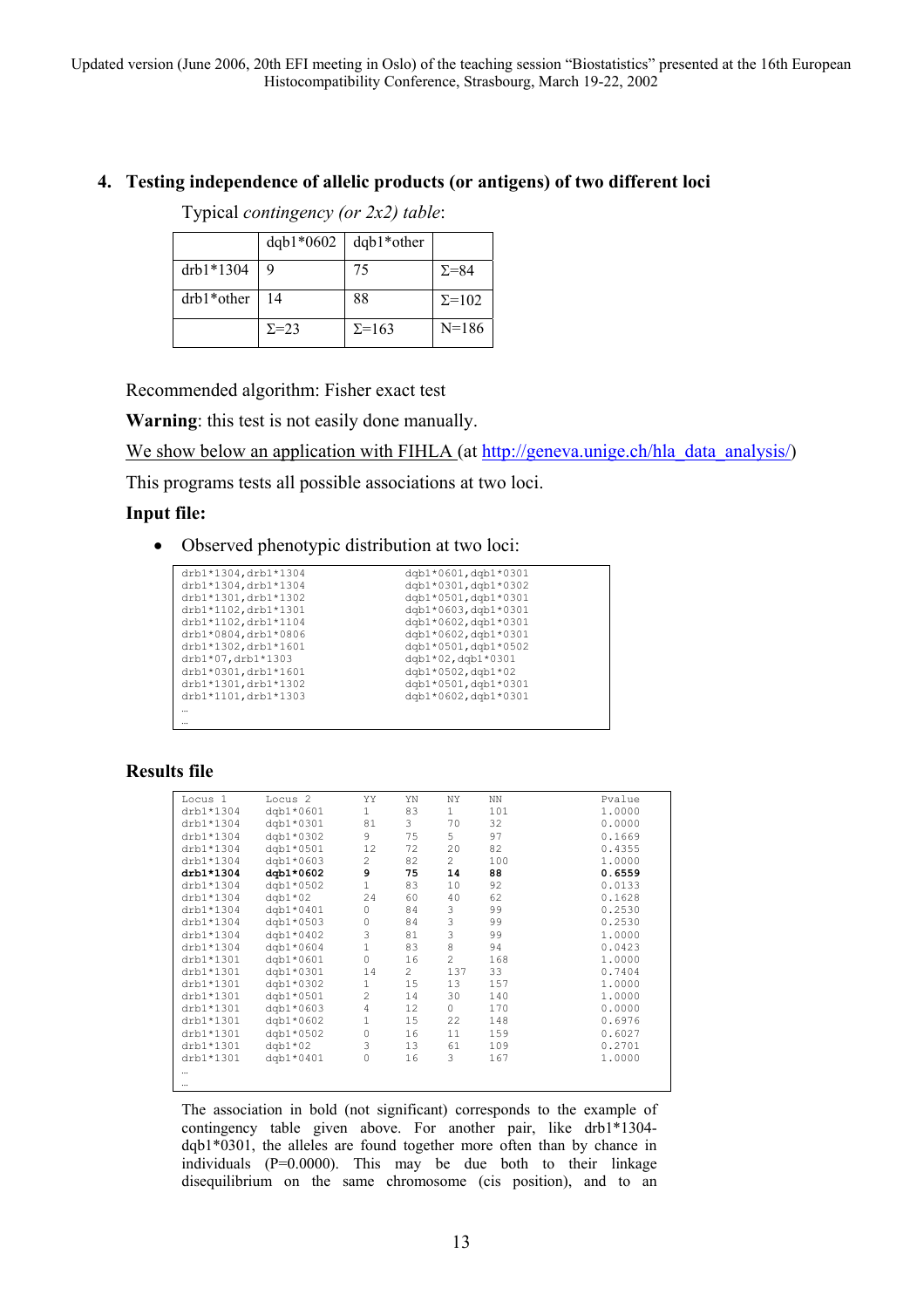> association in trans position, due, for example, to a selective effect favouring the co-occurrence of their allelic products.

#### **5. Testing disease associations**

Typical *contingency (or 2x2) table*:

|          | $dqb1*0602$   | $dqb1*other$  |                |
|----------|---------------|---------------|----------------|
| patients | 75            | Q             | $\Sigma = 84$  |
| controls | 14            | 88            | $\Sigma = 102$ |
|          | $\Sigma = 23$ | $\Sigma$ =163 | $N = 186$      |

The Fisher exact test is also recommended to test the association of a given allele to a given disease. A global test may also be performed to assess whether a given locus is globally associated to a given disease. After multiple Fisher exact tests, apply Bonferroni's correction and conclude as in 3.b.

#### **6. Comparing different populations**

Possible procedure: Fst genetic distance and test of significance

We show below an example with Arlequin:

The example below concerns the case where only relative allele frequency data are available for one or more populations. The [PROFILE] section must then include the options Datatype=FREQUENCY and frequency=REL (for relative). If phenotypic data are available for all populations, use data file format as in chapter 1.

**Input file including estimated allele frequencies (e.g. Arlequin output)** 

```
[Profile] 
          Title="HLA-DPB1" 
          NbSamples=2 
          DataType=FREQUENCY 
          GenotypicData=0 
         Frequency=REL 
[Data]
          [[Samples]] 
           SampleName="Mandenka" 
           SampleSize=197 
           SampleData={ 
                DP0101 0.1350 
                DP0201 0.1790 
 DP0202 0.0000 
 DP0301 0.0260 
                 ... 
 ... 
               DP5001 0.0080<br>DP5101 0.0000
               DP5101
                DP5501 0.0000 
                DPX 0.0000 
 } 
 SampleName="Aka" 
           SampleSize=93 
           SampleData={ 
                DP0101 0.0490 
                DP0201 0.0300 
                DP0202 0.0000 
                 ... 
 ... 
                 DP5101 0.0000
```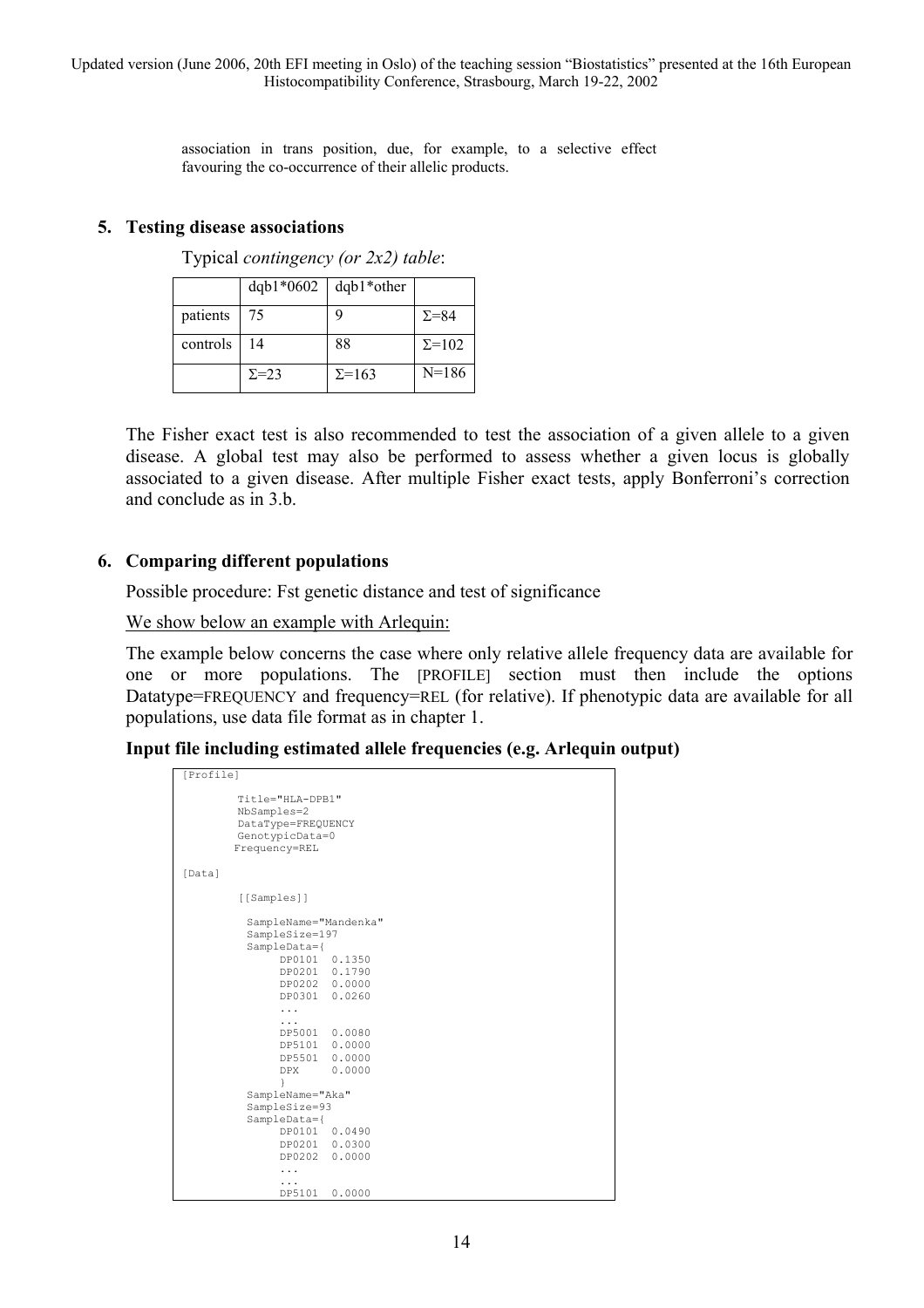| <b>DPX</b>                                     | DP5501 0.0000<br>0.0040 |  |  |  |  |
|------------------------------------------------|-------------------------|--|--|--|--|
|                                                |                         |  |  |  |  |
| (data from Renquin et al. 2001, TA 58:211-222) |                         |  |  |  |  |

#### **Choosing calculation settings**

- Open the *Genetic structure* directory in the tree structure, and select *Population comparisons*. Click *Computation of Fst.*
- Choose the number of permutations for the statistical test (here 1000).

|      | Arleguin Ver. 2.000 [DPB1Africa.arp]                              |  |
|------|-------------------------------------------------------------------|--|
| File | Help                                                              |  |
|      | Run<br>Close<br>X <sup>3</sup> Stop<br>Refresh<br>Reload<br>M.    |  |
|      |                                                                   |  |
|      | Project Calculation Settings Configuration                        |  |
|      | Info:<br>Calculation settings                                     |  |
|      | Population pairwise<br>General settings<br>田…                     |  |
|      | comparisons.<br>Diversity indices<br>[∓]…                         |  |
|      | Linkage disequilibrium<br>[∓]…<br>Neutrality tests<br>田           |  |
|      | 1 + Genetic structure<br>Settings:                                |  |
|      | AMOVA / MSN<br>Load.<br>Reset<br>Save<br>+ Population comparisons |  |
|      | Population differentiation<br>ÈΓ,<br>력                            |  |
|      | Gonatina occidentati                                              |  |
|      | $\triangledown$ Population comparisons                            |  |
|      | ○ Computation of FST<br>Pairwise differences                      |  |
|      | Reynold distance<br>$\Box$ Compute relative population sizes      |  |
|      | Slatkin's distance                                                |  |
|      | 1000<br>0.0<br>Significance level:<br>Number of permutations:     |  |
|      | Use conventional F-statistics                                     |  |
|      |                                                                   |  |
|      |                                                                   |  |
|      |                                                                   |  |

**Warning**: using Arlequin's *exact test* for population differentiation is **forbidden** in the presence of a blank allele.

**Results file** (html format, loaded with your usual browser):

```
 //////////////////////////////////////////////////////////////////// 
RUN NUMBER 1 (11/02/02 at 12:49:53) 
//////////////////////////////////////////////////////////////////// 
 Project information: 
-------------------- 
NbSamples = 2 
DataType = FREQUENCY 
           GenotypicData = 0============================== 
Settings used for Calculations 
============================== 
 General settings: 
 ----------------- 
 Deletion Weight = 1 
         Transition Weight Weight = \frac{1}{1}Tranversion Weight Weight = 1
         Epsilon = 1e-07 Significant digits for output = 5 
          Use original haplotype definition 
          Alllowed level of missing data = 0.05 
  Active Tasks: 
  ------------- 
     Population pairwise Fst values: 
 ------------------------------- 
          No. of permutations for significance = 1000 
         No. of permutations for Mantel test = 1000
```